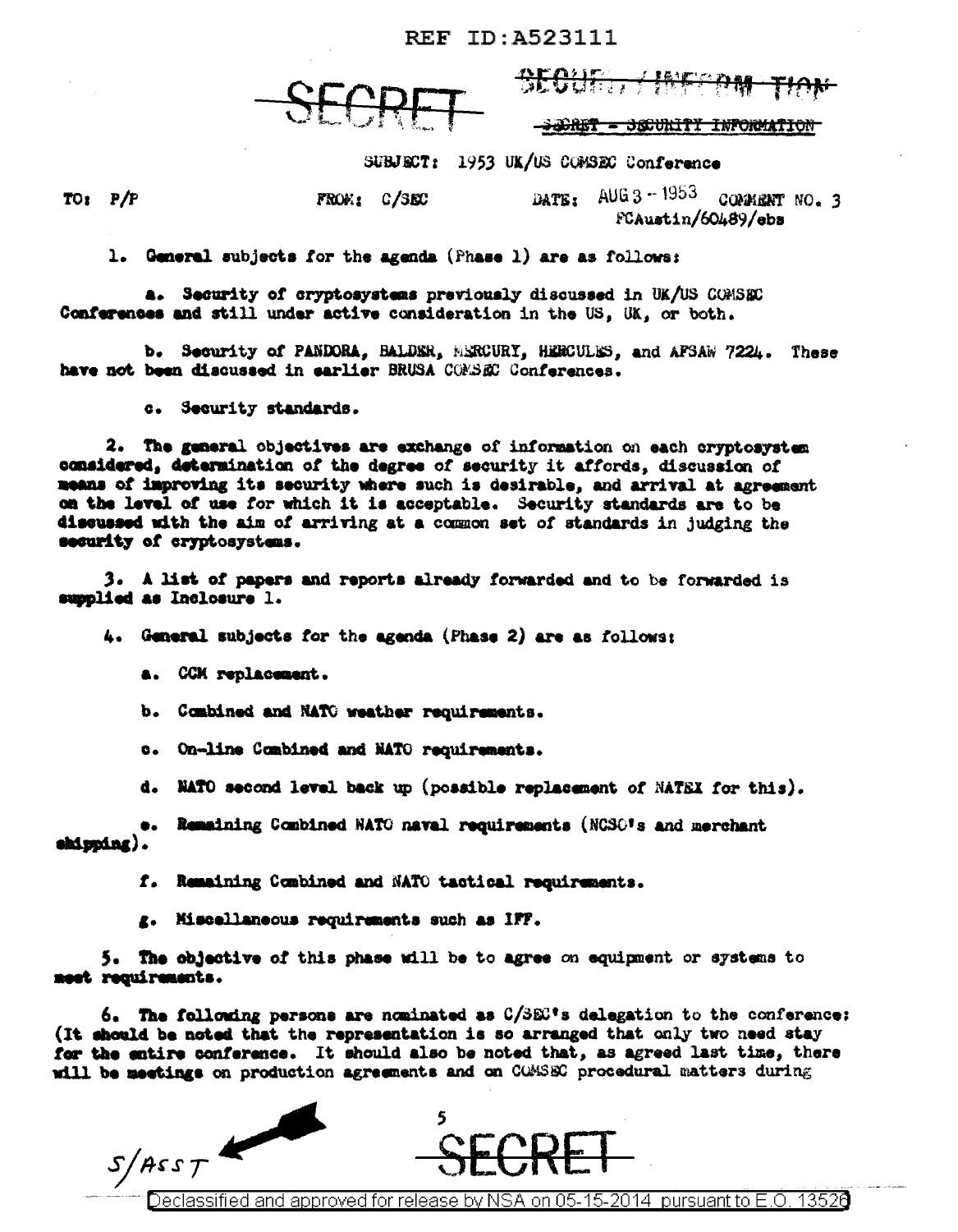SECURITY INFORMATION <del>820RET</del> -

SUBJECT: 1953 UK/US COMSEC Conference

AUG  $3 - 1953$ COMMENT NO. 3 (Contd.) DATE:

the conference (beginning in the preliminary informal phase) and that adequate representation is necessary for them as well as for the conference itself.

a. Mr. K. Kuhn - NSA-42. Mr. Kuhn would be present only for the preliminary phase. He would be involved in the preliminary engineering discussions, in the trips to UK production and engineering facilities in the production agreement conferences. This opportunity for the Chief of the Crypto-Engineering Division to witness UK production methods at first hand will be extremely beneficial. He would return to the US approximately 28 October.

b. Mr. Ryon A. Page - NSA-412. Mr. Page would attend only for the preliminary security discussions and for the first part of Phase 1 of the conference proper. There are to be some 50 different items of cryptosecurity consideration and Mr. Page is principally responsible for the preparation of the US papers which have been and are being prepared on these items. Mr. Page would stay until about 1 November. (Note, for personal reasons Mr. Page might find it impossible to attend the conference: if such should occur Mr. Lowell Fraser (NSA-412) would go in his stead.)

c. Dr. Harold J. Stukey - NSA-412. Dr. Stukey would attend thru the first phase. As mentioned above there are an exceedingly large number of points to cover in the security field. Dr. Stukey would remain throughout Phase 1 in order to prepare the reports which will grow out of the informal phase and out of Phase 1 itself. He would return to the US approximately 5 November.

d. Mr. Thomas Chittenden - NSA-402. Mr. Chittenden would stay for the duration of the conference. During the preliminary and first stage he would attend the engineering trips and discussions. As representing the C/SEC Planning Staff he would participate in all the production discussions and agreements. During the second phase he would participate in the planning for meeting existing requirements. Probably the most difficult of the requirements which will come up is that of meteorological communications. As a member of the Combined weather security subpanel of the CAN-UK-US JOEC's Mr. Chittenden is particularly well qualified for this problem. It is also likely, the weather problem being so acute, that there will be weather meetings outside but during the conference itself.

e. Mr. F. C. Austin - NSA-41. Mr. Austin would stay for the duration of the conference. He would attend the security discussions in the preliminary and first phases, and would handle the US end of the procedures meetings. (We are on the verge of agreeing on a Combined and NATO crypto procedures manual (prepared by MSA-41 and CPB) but there are many questions which can only be resolved at the conference.) Mr. Austin would stay throughout Phase 2 since there will be many security and procedural questions arising during discussions of requirements. Mr. Austin also will have recently attended a NATO meeting on cryptographic matters and this should be of benefit in discussion of NATO requirements.

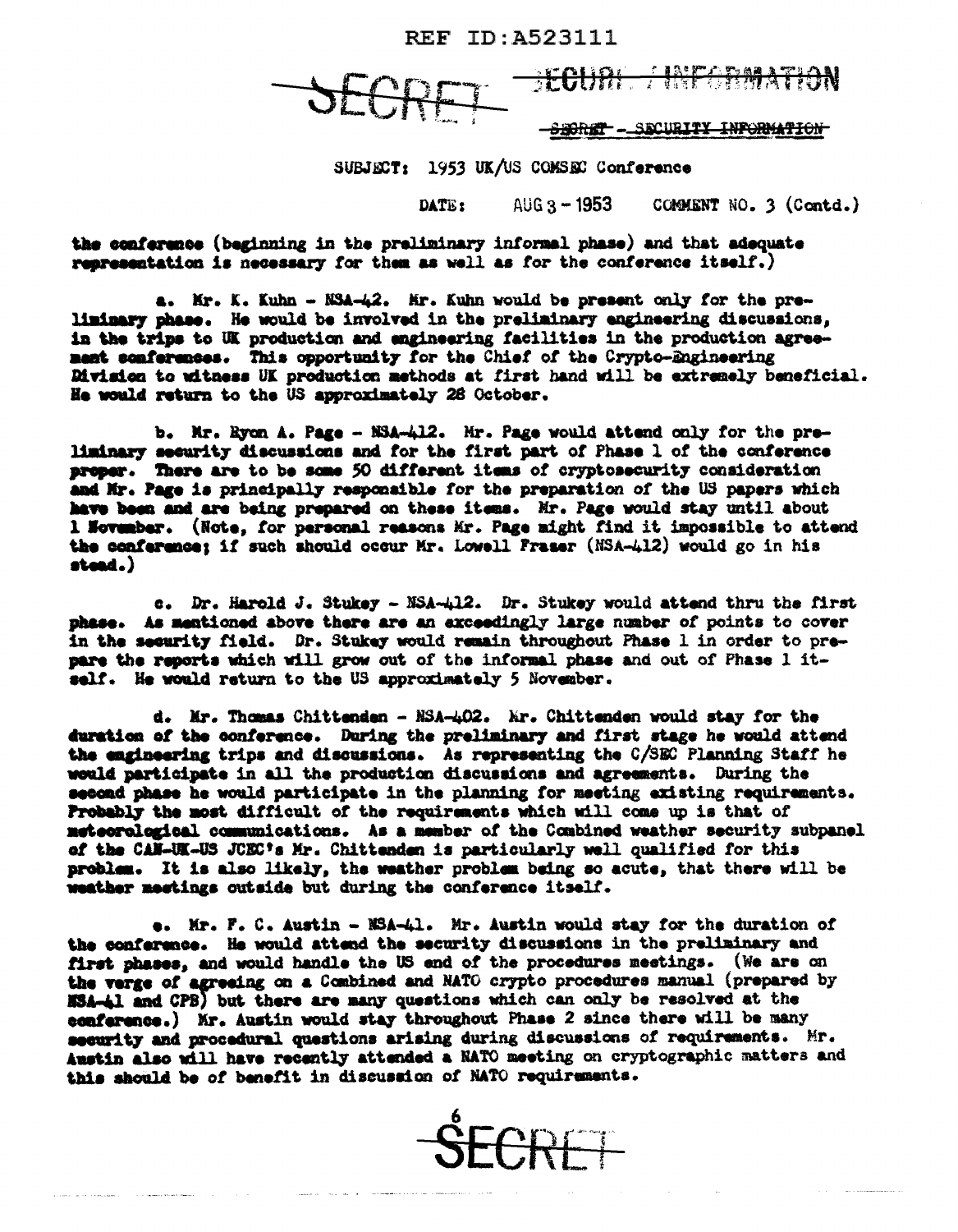## \*^!!F trini <del>-SBORET - SECURITY INFORMATION</del>

SUBJECT: 1953 UK/US COMSEC Conference

DATE:  $AUB \rightarrow -1953$  COMMENT NO. 3 (Contd.)

7. C/SEC strongly supports the suggestion made in paragraph 3 of Comment No. 2, that the sole criterion for disclosing equipments or cryptoprinciples to the UK in specific relation to this conference should be whether they are to be reserved for exclusive US use, except in those cases in which concurrence of a Service is required for disclosure of research and development under its cognizance. C/SEC's culmicas on release of cryptoprinciples to the UK in general are contained in other correspondence addressed to you as comments to your D/F of 2 July.

F. E. HERRELKO<br>COLONEL, USAF<br>CHIEF, OFFICE OF<br>COMMUNICATION SECURITY

Inali

US BRUSA Reports to be Available for 1953 BRUSA COMBEC Conferences, 29 July 53



7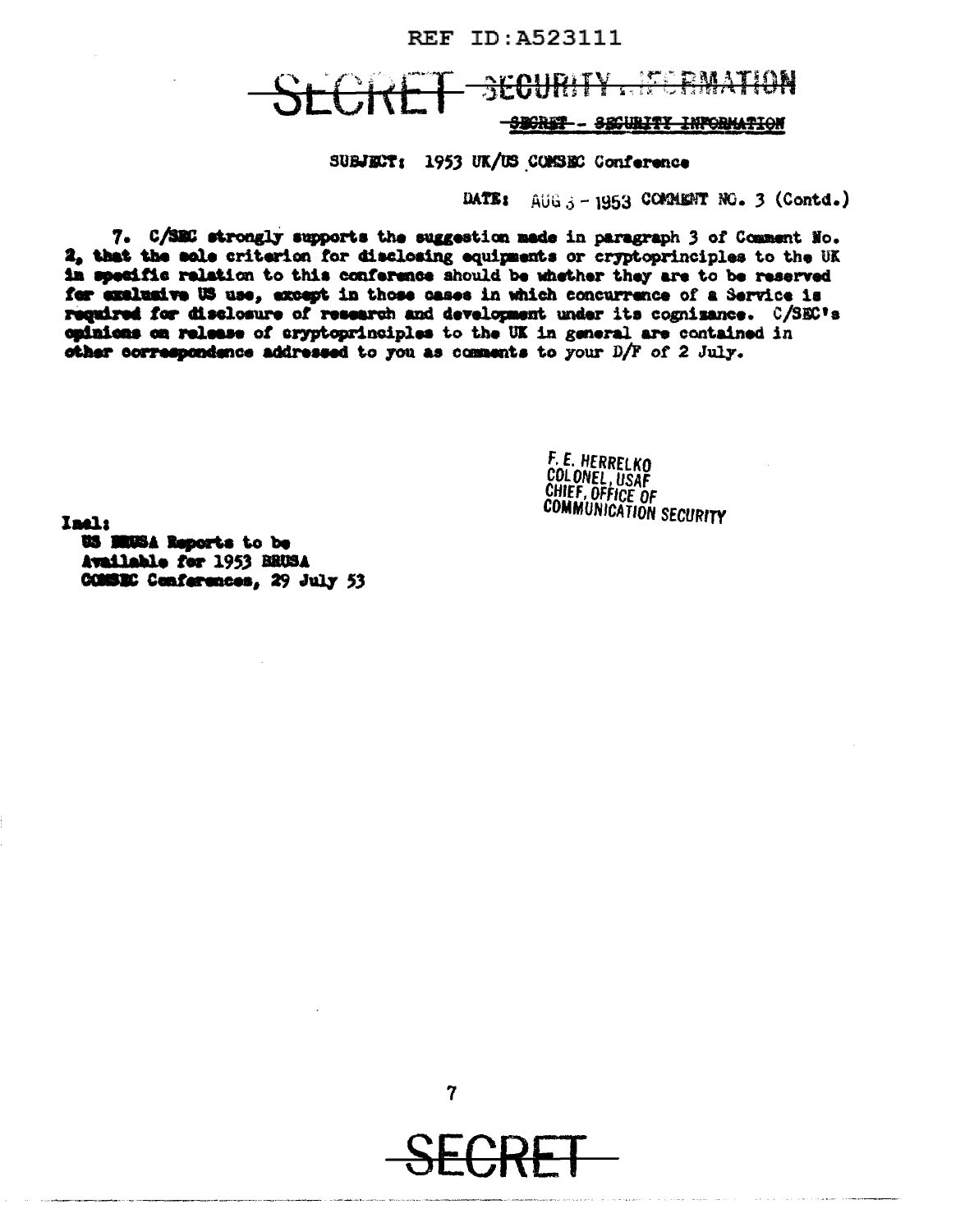# REF ID: A523111 SEGRE

#### - SECURIT INFORMATION **SBORET**

SUBJECT: 1953 UK/US CONSEC Conference

 $_{\text{DATA 2 0}}$  JUI, 1953 comment no. 2 TO: C/SEC  $FROM_3 R/D$ **S/ASST** Mr. JRChiles/jmr/60400  $P/P$  $(TN \text{ WRM})$ 

l. The fallowing information in commodium with the 1953 UK/US COMBE Conference is supplied as requested in purement 3 of countri Ho. 1.

a. General subjects for the agenda.

(1) Review of all cadgamas discussed providualy, to include latest information on dealen shorees wince the last ourforeees, results of figther security evaluations, and current status of developments, in the fellowing general categories:

> **Iitoral Cluber Muchinos** Tolothao Seonatr Endrata Speech Socurity Predigents Paximile Scoutty Paulaunts Angelal Purposo Crypto-Davices Orynto-Material Production Equipments IFF and Data Transmission Security fysices:

(2) Description of new 0.00. developments subteriand for disclosure to the Section

(3) Mecassion of progress in saterial, congraved, and circuitry devalopmate uplicable to comunication sociaty chipsonis.

b. Cannon! shjectives to be acceptished, as far as  $1/p$  is concerned, will be the continuation of a full and frank continue of information and views on all agonde item ooverad, dermetrations of man opiperto as con be made availnide, and the propuntion of revorts listing and assessing conigenate available and under development.

c. Papurp and reparts prepared ar in proparation within F/D for the Conference include the following:

(1) Addends to HERM C.S. Hos. 1 through 12 and 201 through 211, where appropriate to being information contained therein up to date.

(2) Demeriction of AFSAN D26 (Single Charnel Bynstronoms Toletyne Denual by Equipment)

(3) Description of AFORM DB7 (FOX Dreadcast Teletype Cocarity Suffrant)

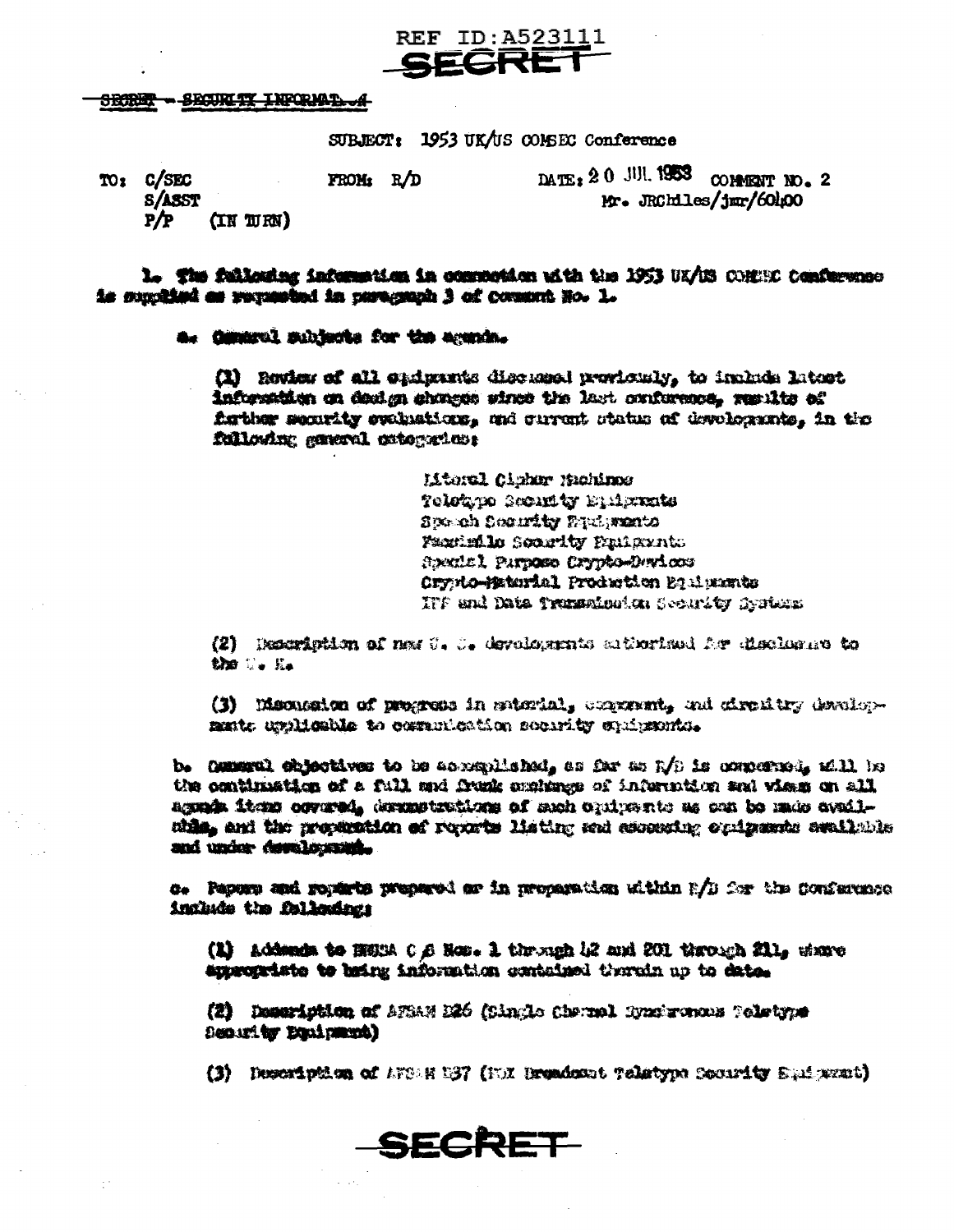# SECRET

### **6%BN - \$XXIIII THANAME OF**

SUBJECT: 1953 SK/83 COMBEG Conference (COMMENT NO. 2 continued)

- (h) Description of APRAX DRUS (FOX Rroadcast Citax Buipment)
- (5) Description of AFSAY DBUL (Special Purpose Ciphony Equipment)
- (6) Description of AFSAY DS10 (One-for-Four Ciphony Equipment)

(?) Description of APSAZ 7305 (1,650 bit per second Wireline Transadesion **Stairment)** 

- (8) Description of AFSAZ 7308 (Halftone Cifax Adaptor)
- (9) Description of OPHES (Relay Rotor Analog)
- (10) Decoription of HISON (Binary Setting Generator)

(11) Report on IFF and Data Transmission Systems Studies (NRL and AFCRC) Proposals)

- (12) Interim Report on Radiation Studies
- (13) Report on Mod 3 Roken Key Cenerator Studies
- (14) Report on Fibonsoni Key Generator Studies
- (15) Report on Pulsed Magnetic Core Devices
- (16) Report on Ferro-Resonant Elements
- d. The following R/D personnel are nominated for the U.S. Delegation:

Mr. H. C. Barlow Mr. J. R. Chiles Mr. H. M. Hathews Mr. B. G. Erickson Dr. W. H. Erskins Mr. N. P. King (Alternate: Mr. F. F. Buck) Mr. Frank Mitchell (Alternate; Mr. T. H. Witcher)

Of these nominees, it is felt that it will be necessary for only one or two of the first three-must individuals to regain for Phases I and II of the Conference itself. The other R/D representatives will participate only in the informal disquesions between the engineering and security experts during the two-wook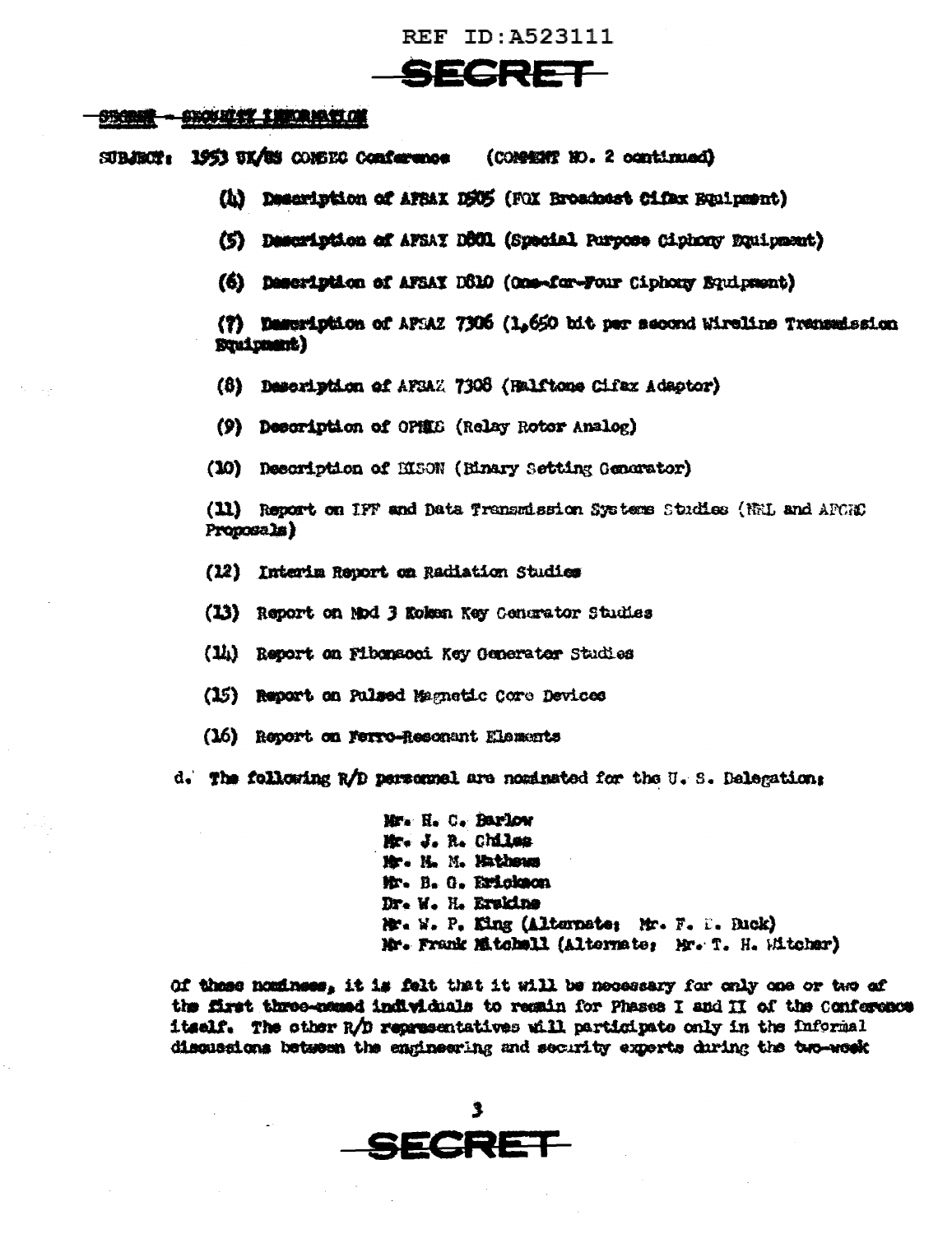

**TO LESSON LABORER 1999** 

**LOWER PRIMERING CORRECT CRAFTER CARDINAL**  $(1, 0)$  and  $(2, 0)$  and  $(3, 0)$ 

on shether the discussions in the fleld of Moral and toletype security be discussed in detail, W. Buck all replace in an of also like the sales and the sale of the second control or in a second or in a second of the second of the second of the second of the second of the second of the second of the second of the second of the second of the in these fields, will attend if, on the other hand, vocoisr systems are to delinguished will deputed to some extent on the agenda items proponed by the the first proponent by the contribution of the sample, it the equipment in the result of the second order and delicated modulation appears to the partied economical Contenuese option The composition in the time Statistand dependent

**U.S. CONSILE CONSTRUCTION** ٣ It is tentatively planned to denometrate engineering axisls of the following

AESAN DET (Portable Mechanical Cipher Modifies)<br>AFSAY DOGS (Low Echalon Airborne Cipher Wouldmant) Arsun 9 (Teletotype Security Equipment)

apoemi secunity systems, samples of bistahle megnetic and ferro-resonant clements, and some present contents, and In addition to the models of egaliment lined above, a series of recordings of various

in each case, disclosure to the U. K. will be in the best interests of this country.<br>It is segmented, therefore, the the determinent an be based sololy on shether or not the the the second entitle the control and/or the or Î **Delain** items and that R/D be informed of such authorization at the earliest possible date. plemmed for disclement to the U is under Ceneral Agenta Items 2 and 3 listed in subpuragement le ave enumerated in aub-paragraph le, items (2) through (16). It is requested a also Funce compustrate in the disclosure of Canaridge Research Center work in these maiderables thengin has been given to the selection of these item and it is felt that, munication Security Euriphines Division, Office of Research and Development. Y Furtions information on any of the items listed may be obtained from the The new editions and measure through a round at the particle and ore that the tenthological

Assistant Director 8. KULLBACK Acting

SECRET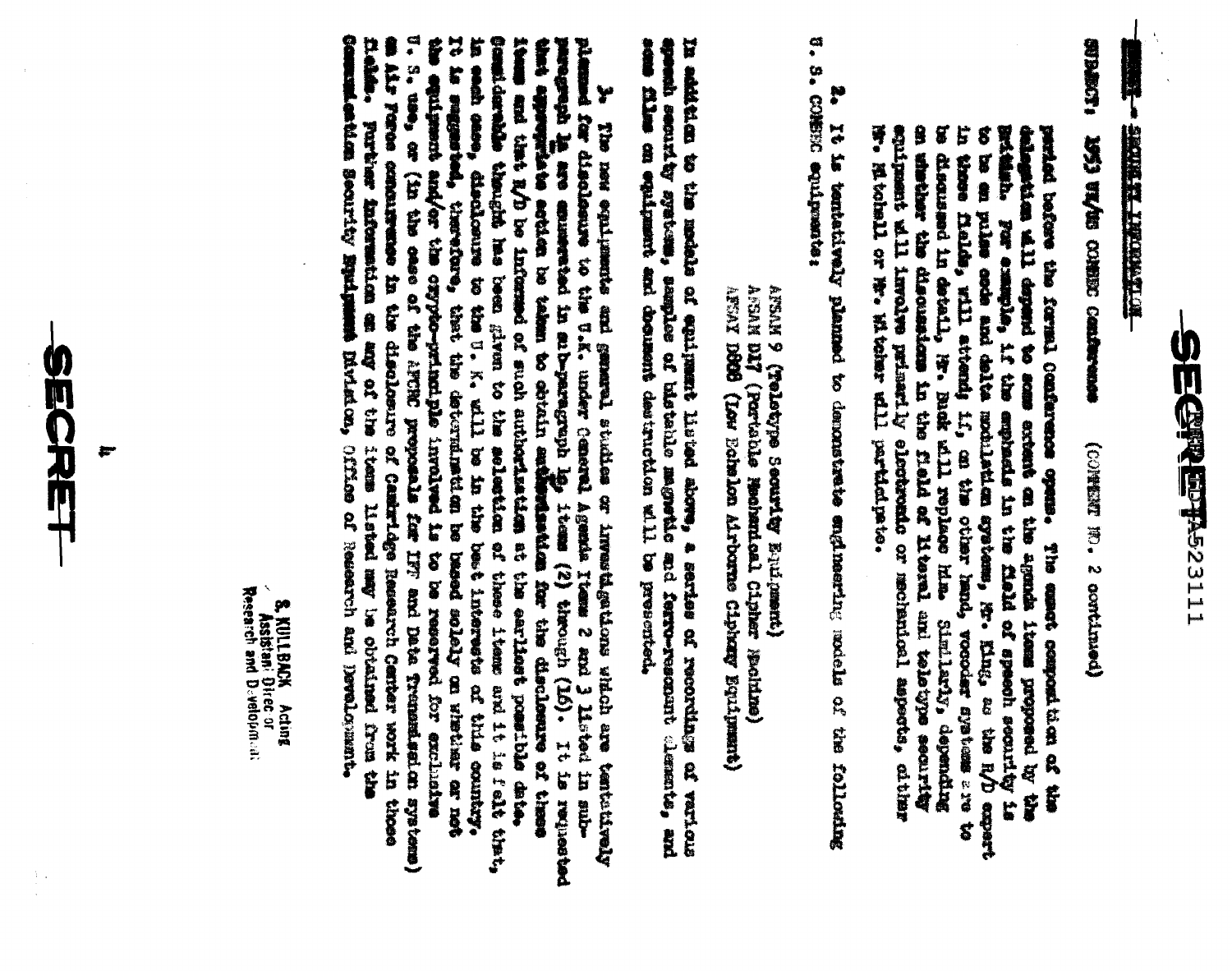# REF ID: ARABLE - STORIN MOMMINI

SECRET - SECURITY INFORMATION

19.53 UK/US COMSEC Conference



 $P/P$  1 July 1953 COMMENT NO. 1

Mr. Douglas/421/gaw

c/sro S/ASST (IN TURN)

--------------·.

R/D

1. The 1953 UK/US COMSEC Conference is expected to be held in London about 1 October. The exact date has not yet been set by the Cypher Policy Board.

2. According to the recommendations of the 1952 Conference., the following conditions are to apply in the forthcoming Conference:

a. That a fortnight should be provided before the Conference opens for discussions between UK and US Engineering and Security experts for examination of equipments and for visits to establishments. Experience has shown that such exchanges can best be conducted informally.

b. That the Conference itself should be in the following two phases, held consecutively:

- (1) Phase I: Preparation by the Engineering and Security Experts of reports listing and assessing equipments available and under development.
- (2) Phase II: Meeting between US and UK corrnnunications staffs and representatives of C.P.B. and AFSAC to examine and define Combined and NATO operational requirements and, where possible, to recommend equipments to meet them.

J. It is requested that the addressees forward to this Division the following information:

a. General subjects for the agenda. Detailed items need not be included at this tine but should be under consideration for later incorporation under the appropriate agenda item.

b. General objectives to be accomplished for each agenda item during the Conference.

c. A notation of papers and reports prepared or in preparation in support of agenda items.

d. Nomination of NSA personnel for the US Delegation.

4. Until a firm agenda is adopted, the foregoing information should be considered as tentative in nature subject to later revision.

> JESSE O. GREGORY Colonel, USAF